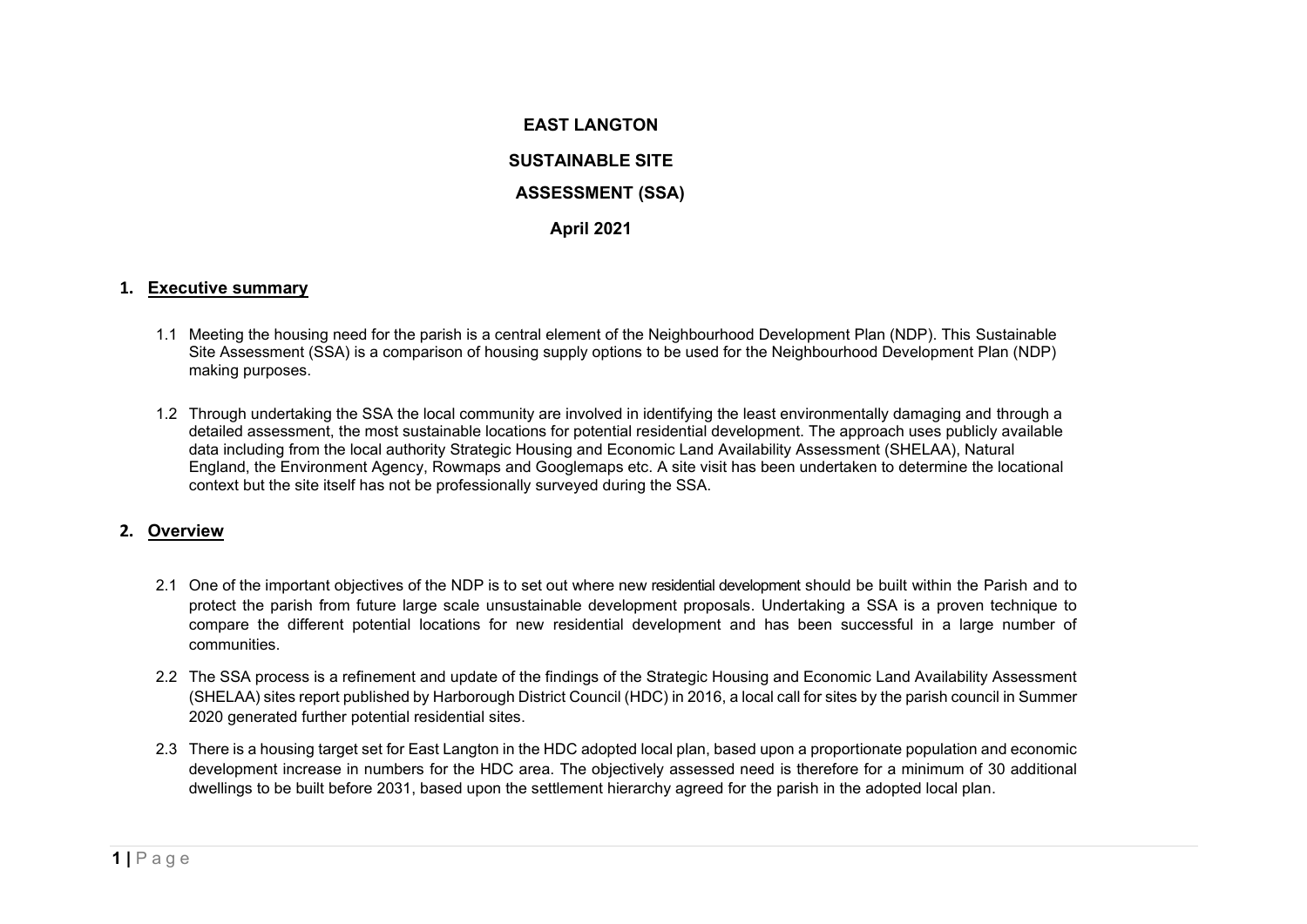2.4 This SSA report sets out how an independent consultant from YourLocale, a planning consultancy specialising in supporting communities to adopt NDP's, worked with local people to appraise the residential site options.

# **3. Involving land owners and site promoters**

3.1 HDC has prepared a SHLAA which identifies the potentially available sites put forward by landowners for residential development. This exercise was substantially updated in 2016 and identified potential residential development sites within East Langton parish. A parish council call for sites in the Summer of 2020 was very successful, landowners offered additional sites that in total would yield approximately 266 units.

The ten sites were then subjected to a professional Sustainable Site Assessment (SSA) exercise conducted by YourLocale against scoring criteria agreed with local people. Two further "sections" of larger sites were re-assessed at the request of the owners or their planning agent, so a total of twelve SSA's were completed.

 3.2 A scoring matrix based upon the methodology supported by the National Planning Policy Frameworks (NPPF's) was agreed by parish council members.

# **4. Site Selection Criteria**

- 4.1 The initial site assessments were undertaken by Derek Doran BSc (Hons) MCIH MBA the Lead Associate from YourLocale to ensure a professional approach based upon past experience of similar assessments and to ensure a high level of objectivity and consistency in scoring.
- 4.2 The site assessment included a comprehensive desk top study and on line research followed by a visit to each of the sites. This led to some amendments being agreed by members of the parish council and it was then possible to rank each site in order of overall sustainability.
- 4.3 The policy position of HDC in terms of their assessment of the developability of the sites was a material consideration in the discussions of scoring and their informal planning opinion and the views of the HDC conservation officer were sought and these responses affected the outcome of the process. In particular, the need to protect the unique character of the two settlements was an important strategic planning consideration.
- 4.4 The sites were then re-visited to ensure that all factors and information were considered in the assessments that were sent as drafts to the owners/agents for their comment and input.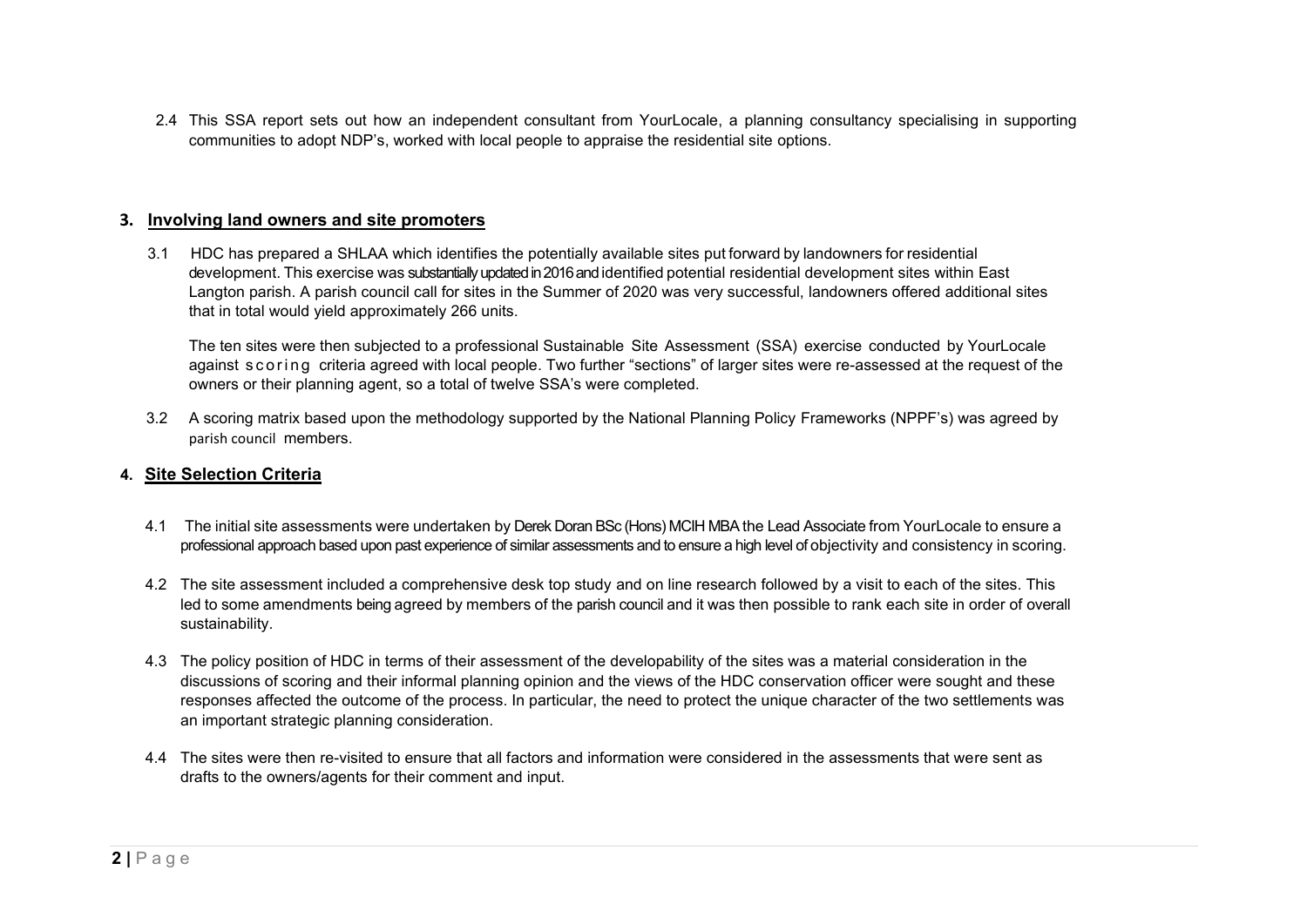# **5. The Criteria and the RAG Scoring System**

- 5.1 The SHELAA methodology jointly agreed between the Local Planning Authorities (including HDC) of Leicester and Leicestershire was used, coupled with the experience of the consultant in recommending past "made" NDP residential site allocations that have been supported through a number of independent planning examinations.
- 5.2 Parish council members agreed twenty six scoring criteria that are relevant to the selection and allocation of sites for new dwellings using amended criteria from the National Planning Policy Frameworks.
- 5.3 The SSA scoring system, based on a Red, Amber or Green (RAG) score was applied to each criterion and listed for each identified site. Red was scored for a negative assessment; Amber was scored where mitigation might be required; Green was scored for a positive assessment. A different methodology for scoring to give varying weights to different criteria was considered but rejected as it would have been more complicated, less transparent to the community and could possibly be too subjective.
- 5.4 The following site assessment scoring matrix was used to compare each site in terms of developability.

| <b>Issue</b>                       | <b>Green</b>                                                                            | <b>Amber</b>                                                               | <b>Red</b>                                                                                  |
|------------------------------------|-----------------------------------------------------------------------------------------|----------------------------------------------------------------------------|---------------------------------------------------------------------------------------------|
| Site capacity (3 bed houses)<br>1. | Small capacity of up to<br>5 dwellings                                                  | <b>Medium</b><br>capacity<br>of 5 to 9 dwellings                           | Large capacity of<br>— than⊹<br>more<br>10<br>dwellings                                     |
| 2. Current Use                     | Vacant                                                                                  | existing<br><b>Specific</b><br>use needs to be<br>relocated(not land)      | Loss of important<br>local asset                                                            |
| <b>Adjoining Uses</b><br>3.        | within<br><b>Site</b><br>wholly<br>residential<br>area<br><b>or</b><br>village envelope | <b>Site</b><br>joined<br>to<br>village envelope or<br>residential location | No physical direct<br>link to<br>village<br>envelope<br>– or<br><b>residential location</b> |
| Topography/ground condition<br>4.  | Flat or gently sloping<br>site                                                          | Undulating site or<br>greater slope that<br>can be mitigated               | Severe slope that<br>cannot<br>be.<br>mitigated                                             |

# **Table 1 – Sustainable Site Assessment (SSA) framework for East Langton**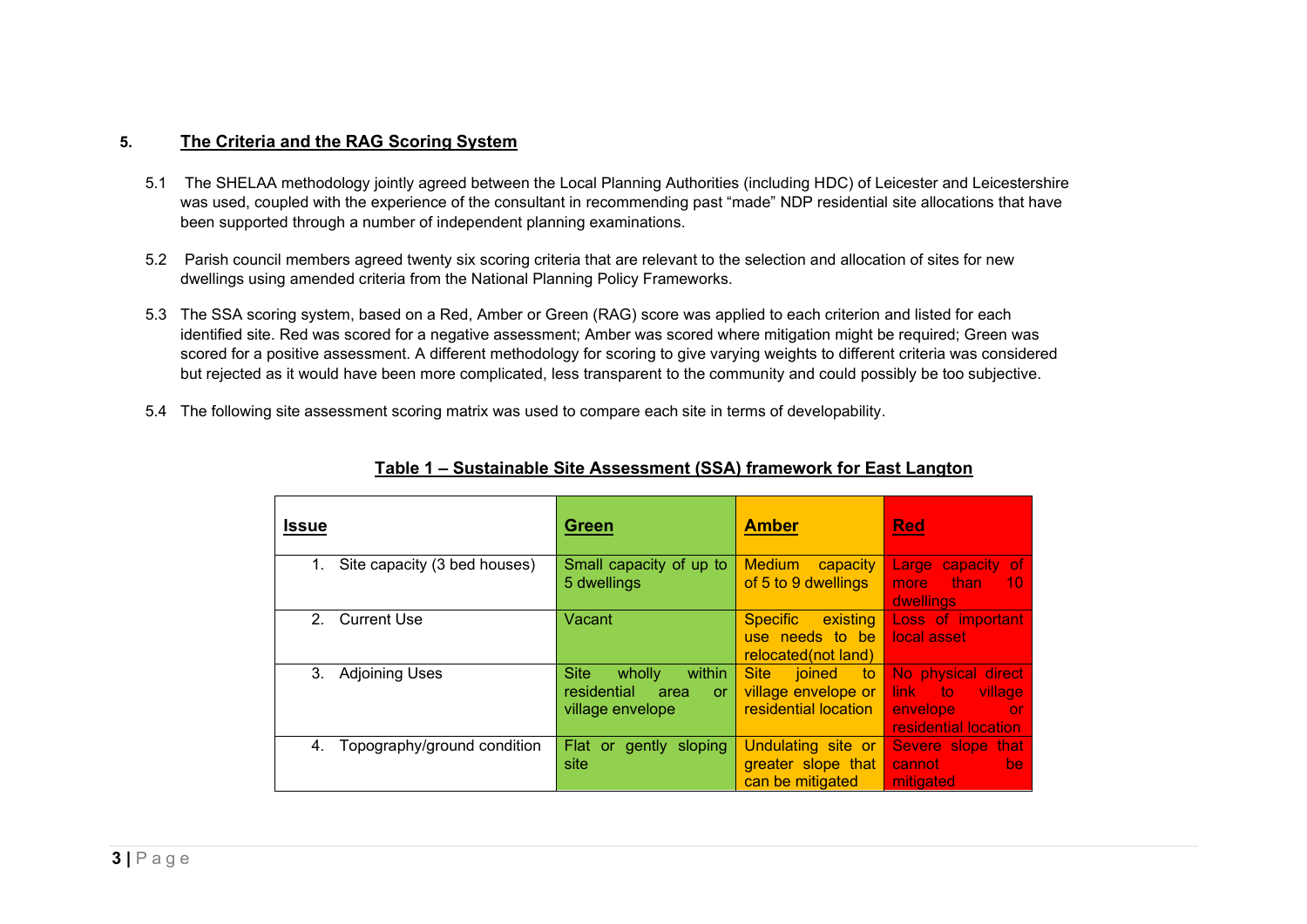| Greenfield<br>Previously<br>5.<br>or<br>Developed Land                                             | Previously developed<br>land (brownfield) more<br>than 50% site area       | <b>Mixture</b><br><sub>of</sub><br>brownfield<br>$\equiv$<br>between 25%<br>$\alpha$<br>$50\%$ .<br>with<br>the<br>balance greenfield<br>land | <b>Mainly</b><br>greenfield<br>land.<br>less<br>than<br>24% brownfield                            |
|----------------------------------------------------------------------------------------------------|----------------------------------------------------------------------------|-----------------------------------------------------------------------------------------------------------------------------------------------|---------------------------------------------------------------------------------------------------|
| Single<br>6.<br>Site<br>availability<br>$\blacksquare$<br>multiple<br>ownership<br>or<br>ownership | Single ownership                                                           | <b>Multiple ownership</b>                                                                                                                     | <b>Multiple ownership</b><br>with one or more<br>unwilling partners                               |
| Character<br>7.<br>Landscape<br>Visual<br>Assessment<br>and<br>Impact Assessment (LVIA)            | No harm to quality.                                                        | than<br><b>Less</b><br>substantial harm to<br>quality.                                                                                        | <b>Substantial</b><br>harm<br>to quality.                                                         |
| Important Trees, Woodlands &<br>8.<br>Hedgerows                                                    | None affected                                                              | <b>Mitigation</b><br>measures<br>are<br>required                                                                                              | Site would harm or<br>require removal of<br><b>Ancient</b><br>tree<br><b>Or</b><br>hedge (or TPO) |
| Relationship<br>with<br>9.<br>existing<br>pattern of built development                             | visible<br>from<br>Land<br>a<br>small<br>number<br><b>of</b><br>properties | Land visible from a<br>range of sources<br>mitigated<br>through<br>landscaping<br><b>or</b><br>planting                                       | <b>Prominent visibility</b><br>Difficult to improve                                               |
| 10. Ridge and Furrow                                                                               | None or grade 1                                                            | Grade 2 or 3                                                                                                                                  | Grade 4                                                                                           |
| 11. Listed Building or important<br>heritage asset and their setting                               | No harm to existing<br>building                                            | than<br><b>Less</b><br>substantial harm                                                                                                       | <b>Substantial harm</b>                                                                           |
| 12. Impact on the Conservation<br>Area or its setting                                              | No harm                                                                    | Less<br>than<br>substantial harm                                                                                                              | <b>Substantial harm</b>                                                                           |
| 13. Local Biodiversity score                                                                       | A score of 1                                                               | A score of 2-3                                                                                                                                | A score of 4-5                                                                                    |
| 14. Safe pedestrian access to and<br>from the site                                                 | Existing footpath linked<br>to the site                                    | footpath<br>No.<br>but<br>be<br>easily<br>can<br>created<br>with<br>significant<br>improvements                                               | <b>Third party consent</b><br><b>required</b><br><b>or</b><br>no.<br>potential<br>for<br>footpath |
| 15. Impact on existing vehicular<br>traffic                                                        | Impact on village centre<br>minimal                                        | <b>Medium</b><br>scale<br>impact on village<br>centre                                                                                         | Major impact<br>on.<br>village centre                                                             |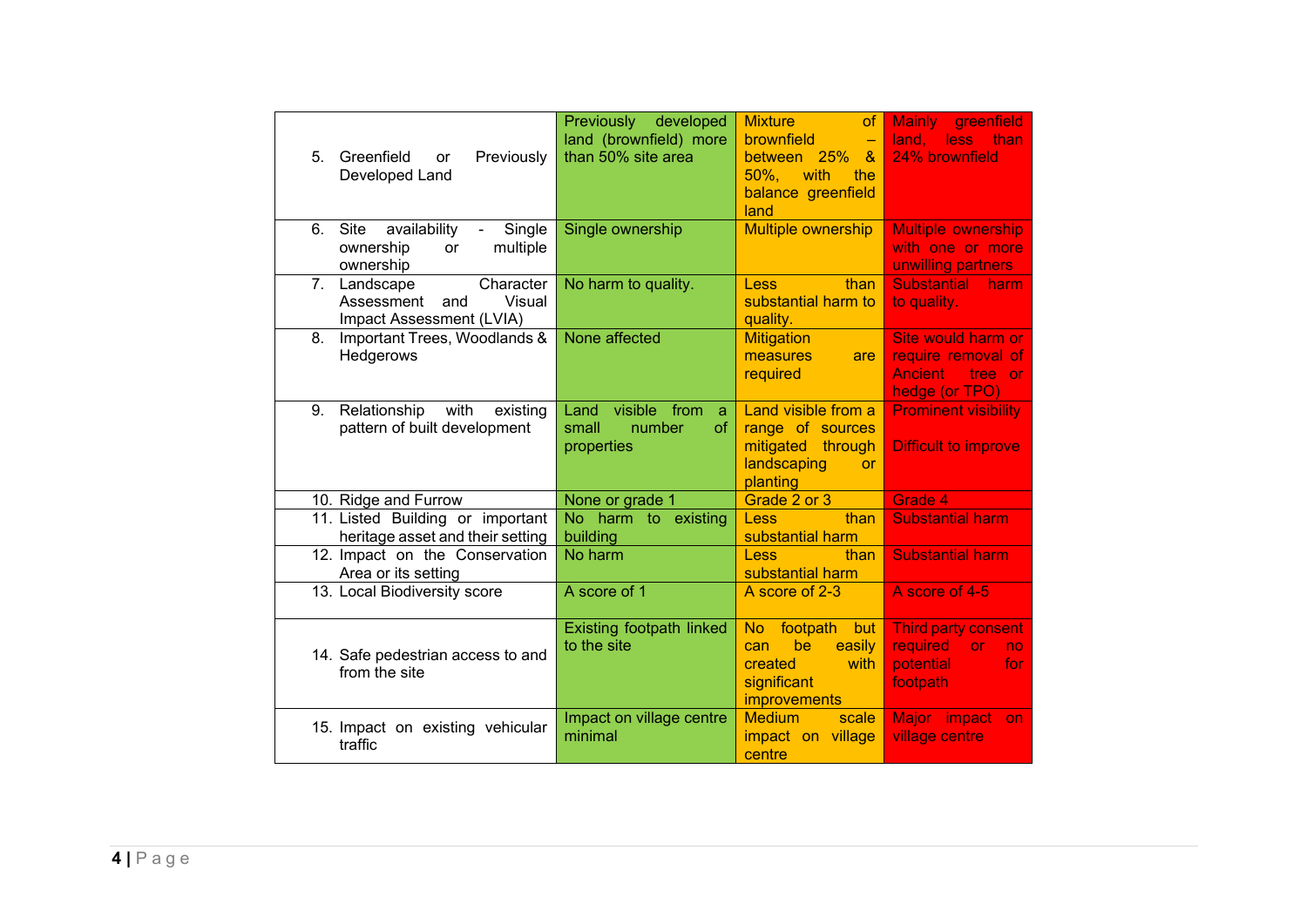| 16. Adequate vehicular access to<br>and from the site.                                       | Appropriate access can<br>be easily provided                          | Appropriate<br>access can only be<br>provided<br>with<br>significant<br>improvement                  | <b>Appropriate</b><br>access cannot be<br>provided                                                            |
|----------------------------------------------------------------------------------------------|-----------------------------------------------------------------------|------------------------------------------------------------------------------------------------------|---------------------------------------------------------------------------------------------------------------|
| 17. Distance to school                                                                       | Walking<br>distance<br>of.<br>200m or less                            | <b>Walking</b> distance<br>of 201-400m                                                               | <b>Walking</b> distance<br>greater<br>of.<br>than<br>401m                                                     |
| 18. Distance to designated village<br>centre East Langton Bell PH,<br>Church Langton Church. | Walking<br>distance<br>of<br>200m or less                             | Walking distance<br>of 201-400m                                                                      | <b>Walking</b><br>distance<br>greater<br><b>of</b><br>than<br>401m                                            |
| 19. Current<br>existing<br>informal/formal recreational<br>opportunities on site             | No recreational uses on<br>site                                       | Informal<br>recreational<br>uses<br>on site                                                          | Formal<br>recreational<br><b>uses</b><br>on site                                                              |
| 20. Ancient<br>monuments<br>or<br>archaeological remains                                     | No harm to an ancient<br>monument or remains<br>site                  | than<br><b>Less</b><br>substantial harm to<br>ancient<br>an<br>monument<br><b>or</b><br>remains site | <b>Substantial</b><br>harm<br>to.<br>ancient<br>an<br>monument<br><b>or</b><br>remains                        |
| 21. Any existing public rights of<br>ways/bridle paths                                       | No impact on<br>public<br>right of way                                | <b>Detriment</b><br>to<br>a<br>public right of way                                                   | <b>Re-routing</b><br>required or would<br>significant<br>cause<br>harm                                        |
| 22. Gas and/or oil pipelines &<br>transmission<br>electricity<br>network (Not water/sewage)  | Site unaffected                                                       | Re-siting may<br>be<br>necessary<br><b>or</b><br>reduces<br>developable area                         | <b>Re-siting required</b><br>or may<br>not be<br>feasible                                                     |
| 23. Any nuisance issues (Noise,<br>light, odour?)                                            | No nuisance issues                                                    | Mitigation may be<br>necessary                                                                       | <b>Nuisance</b><br><b>issues</b><br>will be an ongoing<br>concern                                             |
| 24. Any contamination issues                                                                 | contamination<br>N <sub>o</sub><br>issues                             | Minor mitigation<br>required                                                                         | mitigation<br>Major<br>required                                                                               |
| 25. Any known flooding issues                                                                | Site in flood zone 1 or 2<br>or no flooding for more<br>than 25 years | Site in flood zone<br>3a or flooded once<br>in last 25 years                                         | Site in flood zone<br><b>3b (functional flood)</b><br>plain) or flooded<br>more than once in<br>last 25 years |
| 26. Any drainage issues.                                                                     | No<br>drainage<br><i>issues</i>                                       | <b>Need</b><br>for                                                                                   | <b>Need</b><br>for                                                                                            |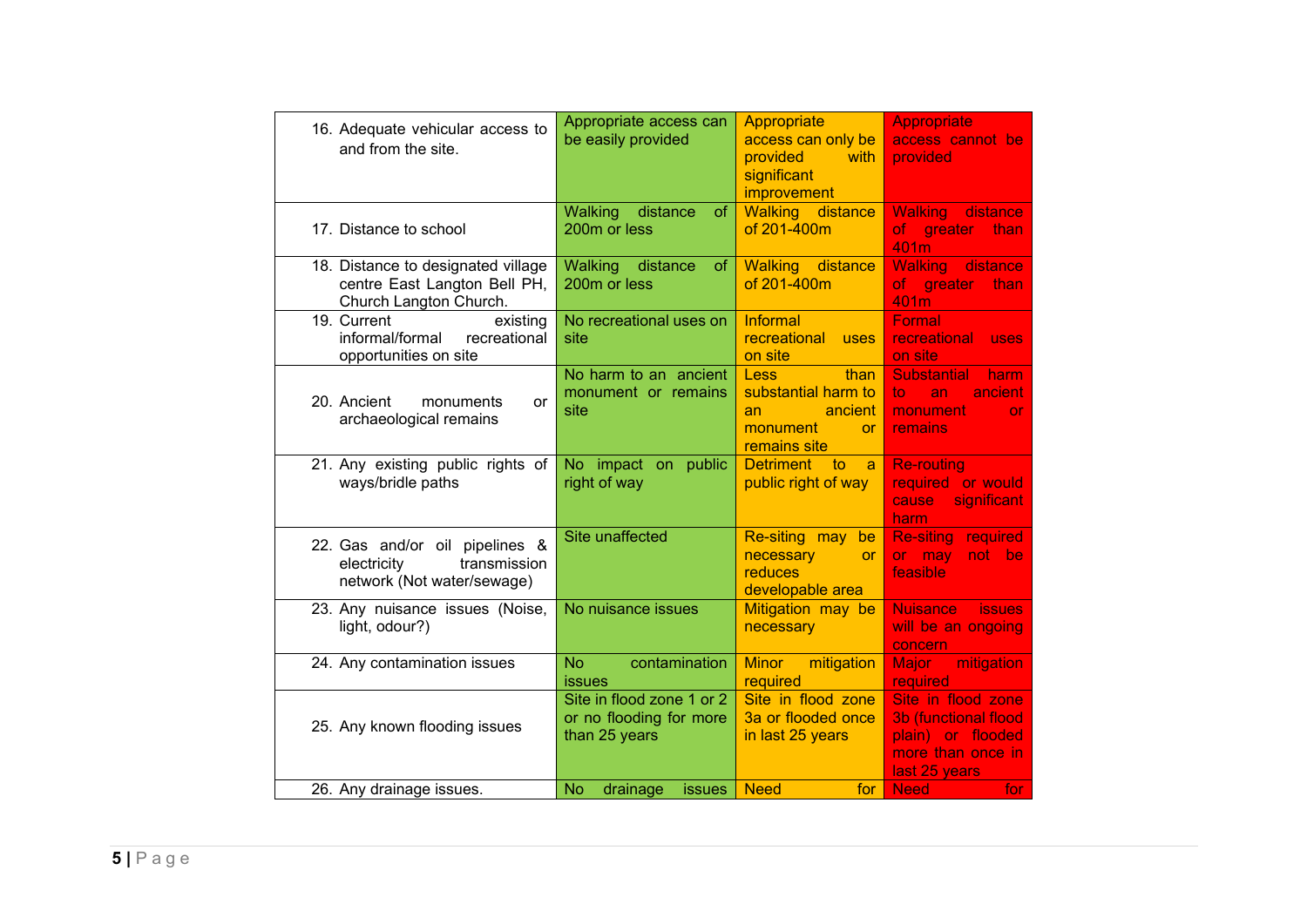|  |  | . |  |
|--|--|---|--|
|--|--|---|--|

#### **6. The SSA outcome**

- 6.1 The SSA's were considered at a number of meetings of the parish council to ensure that adequate local knowledge was central to the process. This led to a reassessment of some sites by the YourLocale Consultant with amendments subsequently confirmed.
- 6.2 The assessments were amended to reflect this input and they were circulated as drafts to the relevant site sponsors, usually the land owner or a professional agent working on their behalf. Most parties have responded to the drafts and several site visits and meetings with owners have taken place to ensure all detailed matters have been considered. The presentation of findings to the local community also resulted in refinements to the site proposals.
- 6.3 The final SSA reports were then produced and adopted by the parish council.
- 6.4 The outcome of the SSA process is recorded in the following table. The RAG Rating is obtained by deducting the "Red" scores from the "Green" scores. Amber remains a neutral score.

|         | <b>Site Location &amp; units</b> | <b>HTG SCORE</b> | Rank         |
|---------|----------------------------------|------------------|--------------|
| 1.      | Back Lane West (85               | Red 2            | Twelfth      |
|         | units)                           |                  |              |
| 2.      | <b>Coopers Cottages (4)</b>      | Green 19         | <b>First</b> |
| 3.      | Land south east of               | Green 2          | Eight        |
|         | Home Farm, East                  |                  |              |
|         | Langton (15)                     |                  |              |
|         | 3a. Part of Land south           | Green 6          | <b>Third</b> |
|         | east of Home Farm,               |                  |              |
|         | East Langton (4)                 |                  |              |
| $4_{-}$ | Parcel A -Rear of                | Green 1          | Tenth        |
|         | <b>Thornton Crescent</b>         |                  |              |
|         | 24)                              |                  |              |

#### **Table 2 – SSA outcomes**